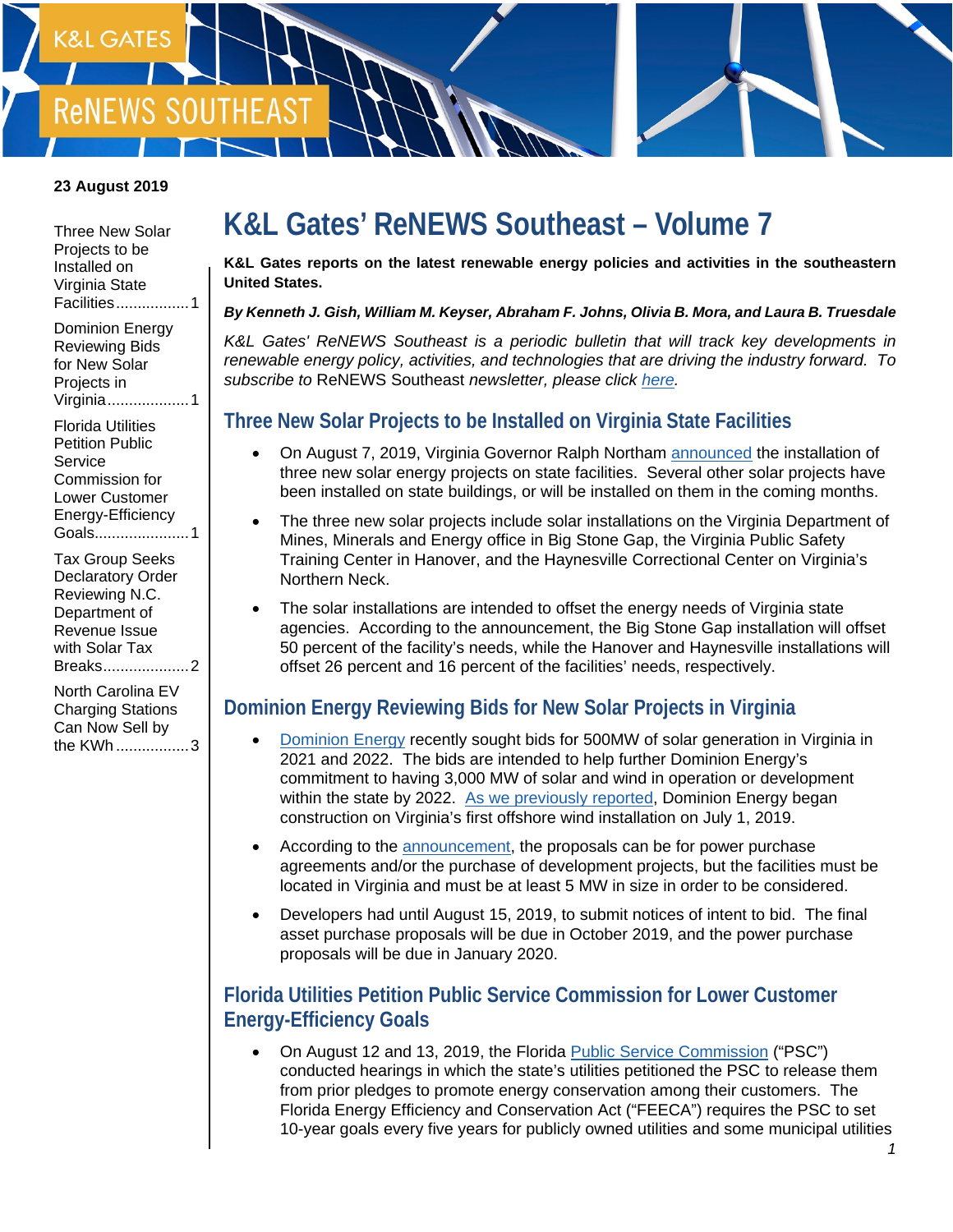### **K&L Gates ReNEWS Southeast — Volume 7**

for energy savings incurred from encouraging their customers to cut down on electricity usage and upgrade their homes and businesses. Programs include discounts or rebates for using efficient home appliances or LED light bulbs or for upgrading the weather protection on homes. The smaller the utilities' pledges, the fewer programs will be available to customers.

- Representatives from the utilities testified that providing programs to help customers save energy is not cost effective as customers already undertake cost-saving measures on their own due to increasingly stringent building codes and standards. They further argued that conservation programs cost ratepayers more. Four of the utilities subject to FEECA proposed goals of zero for the 2020–2029 period. The efficiency targets for 2020-2029 are lower than those set in 2014.
- If the PSC sheds its conservation goals, Florida will be in the minority among states, 27 of which set long-term energy savings targets. Florida already ranks near the bottom in energy efficiency goals compared to the rest of the United States in part because it is the only state that still uses a formula that considers the revenues utilities could lose from energy efficiency as a "cost."

#### <span id="page-1-0"></span>**Tax Group Seeks Declaratory Order Reviewing N.C. Department of Revenue Issue with Solar Tax Breaks**

- On August 1, 2019, representatives of Monarch Tax Credits, LLC ("Monarch"), a Georgia tax-credit broker, [submitted a letter](https://s3.amazonaws.com/carolinajournal.com/app/uploads/2019/08/08125639/Monarch-Tax-Credits-letter-to-NCDOR-8-1-19.pdf) to the [North Carolina Department of](https://www.ncdor.gov/) [Revenue](https://www.ncdor.gov/) ("NCDOR") requesting declaratory rulings to repudiate the department's recent notice and subsequent audits concerning issues with tax breaks initially awarded for investments in solar farms. [Trade press](https://www.newsobserver.com/news/politics-government/article233561247.html) reports that the NCDOR representatives are unable to discuss ongoing tax audits.
- In an effort to promote renewable energy, North Carolina offered a 35 percent tax credit to those who invest in renewable energy projects, which ended in 2015. On September 10, 2018, the NCDOR issued a [notice](https://files.nc.gov/ncdor/documents/files/tax_credits_important_notice_1.pdf) regarding recent law concerning such tax credits and investors involved. The notice cited to both federal and state law involving types of partnerships that seek these credits. In their letter to NCDOR, Monarch stated that, "Beginning in January 2018, investors in Monarch-sponsored partnerships for certain projects began receiving audit notices from NCDOR for tax years 2014 to 2016." The letter goes on to detail meetings with NCDOR that did not resolve the underlying issues. The impact of the NCDOR's actions on North Carolina's renewable energy industry is yet to be determined.
- [Trade press](https://www.carolinajournal.com/news-article/n-c-has-issued-more-than-1-billion-from-renewable-energy-tax-credits/) recently reported that NCDOR records show that the state issued more than \$1 billion in investor tax credits for renewable energy projects since 2010. Debates regarding the benefits of such an amount of credits are ongoing. In May 2019, the [N.C. Sustainable Energy Association](https://energync.org/) issued its [Economic Impact Analysis](https://energync.org/wp-content/uploads/2019/05/NCSEA_Economic_Impact_Analysis_of_Clean_Energy_Development_in_North_Carolina_2019.pdf) [of Clean Energy Development of North Carolina,](https://energync.org/wp-content/uploads/2019/05/NCSEA_Economic_Impact_Analysis_of_Clean_Energy_Development_in_North_Carolina_2019.pdf) which found that "[f]or 2007 through 2018, the total economic activity associated with renewable energy projects and energy efficiency initiatives [included] \$1.4 billion in state and local tax revenues."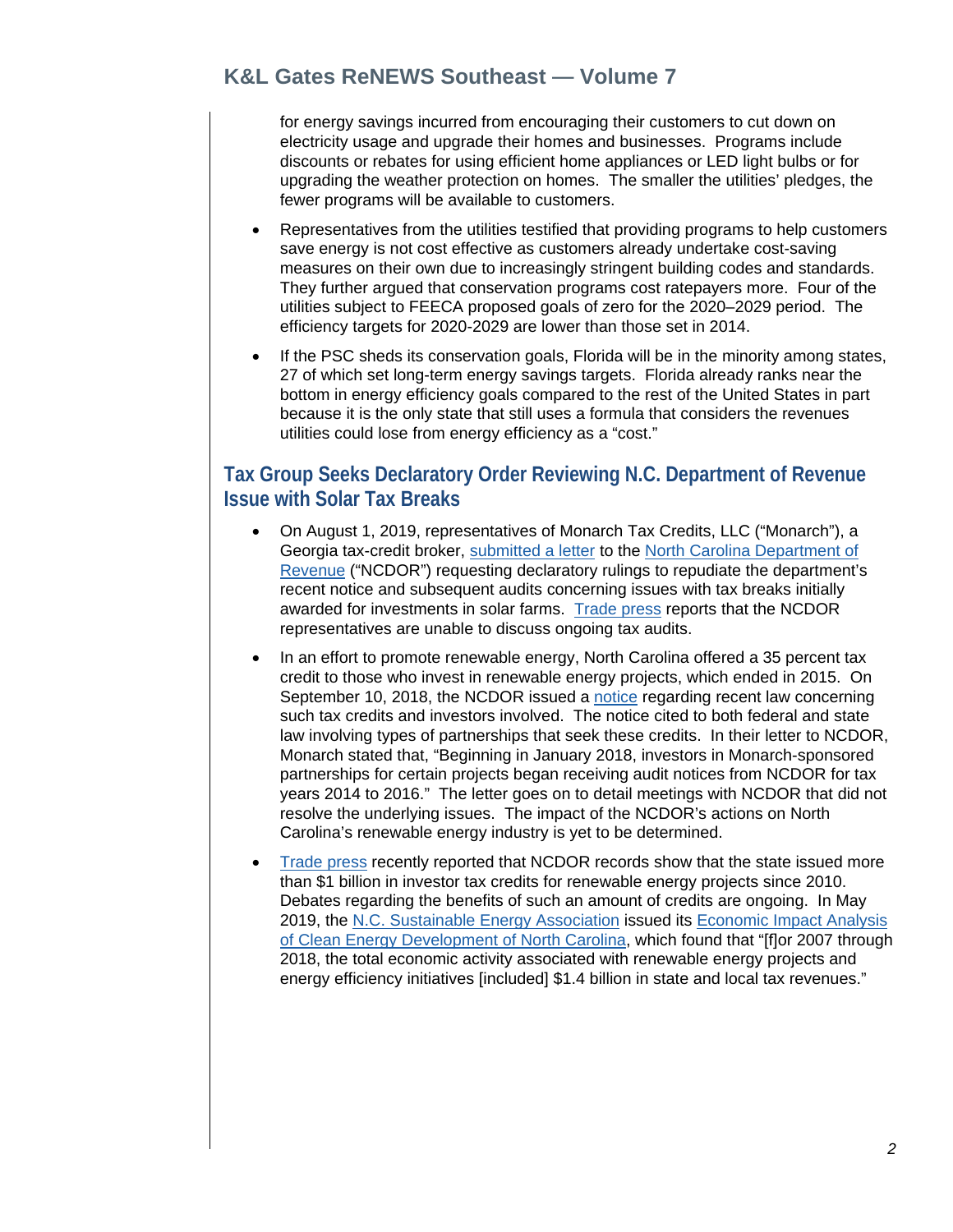## <span id="page-2-0"></span>**North Carolina EV Charging Stations Can Now Sell by the KWh**

- On July 17, 2019, North Carolina Governor Roy Cooper signed into law [House Bill](https://www.ncleg.gov/Sessions/2019/Bills/House/PDF/H329v5.pdf) [329,](https://www.ncleg.gov/Sessions/2019/Bills/House/PDF/H329v5.pdf) which exempts electric vehicle charging stations from regulation as a public utility. This exemption means that charging outlet operators can now both buy electricity from their utility and resell it by the kilowatt-hour. Previously, charging stations had to sell the electricity in time increments, regardless of how quickly a vehicle battery charged.
- By exempting plug-in stations from regulation as public utilities, North Carolina became the 30th State to permit such sales. The measure will allow charging station to recoup operating costs and, in turn, encourage deploying more chargers to help the state reach the goal of 80,000 electric vehicles by 2025, put forth by Roy Cooper in [Executive Order 80.](https://files.nc.gov/governor/documents/files/EO80-%20NC%27s%20Commitment%20to%20Address%20Climate%20Change%20%26%20Transition%20to%20a%20Clean%20Energy%20Economy.pdf)
- We previously reported on House Bill 329's mandate to the state's **Environmental** [Management Commission](https://deq.nc.gov/about/divisions/water-resources/water-resources-commissions/environmental-management-commission) to develop decommissioning regulations for utility-scale renewable projects in [ReNEWS Southeast Volume 6.](http://www.klgates.com/renews-southeast-volume-6-08-08-20191/)